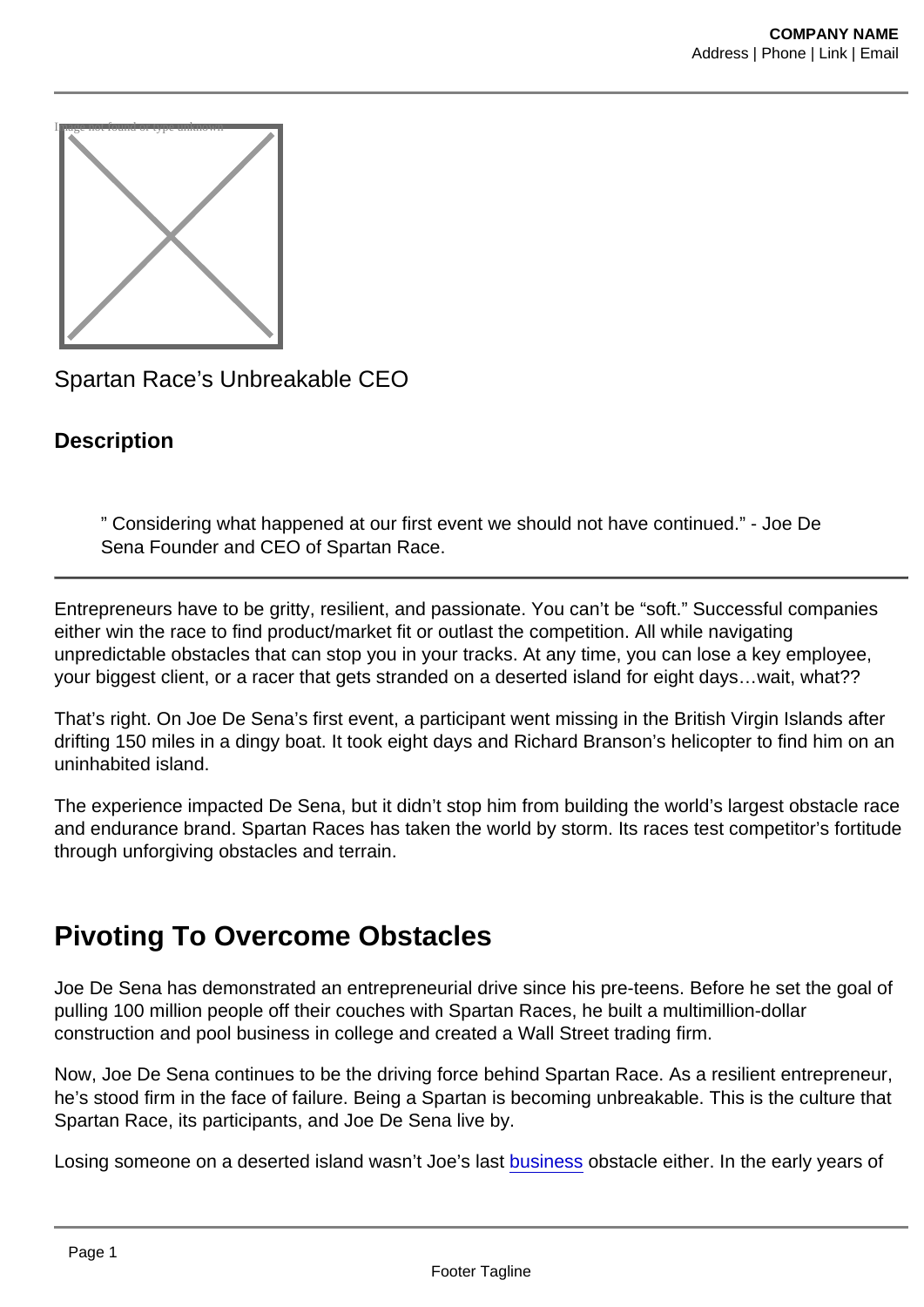Spartan, De Sena would invest time and money into an event, only to have one racer show up.

When Covid-19 hit the world in full force, it would've been easy for an events business like Spartan to fail. "By all standards, Spartan could have easily been wiped out this year." Building an unbreakable mentality helped Joe to overcome the obstacles 2020 threw at him. "Life doesn't always give you what you want, or even what you need. Sometimes it just gives you obstacles because it wants to."

Joe has broken down obstacles from the Spartan races, explaining how each obstacle parallels reallife experiences. Spartan Race isn't just about a one-time event you overcome; it's about building the mindset and skills to survive whatever obstacles are thrown at you in business and ultimately, in life.

## **CEO's Have To Be Able To Overcome Obstacles**

CEOs are always going to be putting out fires; something will always go wrong in startups. Hopefully, your first event doesn't end with a frantic race to find a missing person. If it does, how you react to it, will define the short and long-term success of your business.

To run a Spartan Race you need grit, resilience, and passion. You can't be soft. You have to move past each obstacle and be ready for the next one. Sounds an awful lot like running a business doesn't it?

Watch Joe De Sena tell the lost racer story here:

### **Category**

- 1. #animation
- 2. #blog
- 3. #codevelopment

## **Tags**

- 1. animation
- 2. Animation For Brands
- 3. brand work
- 4. Business
- 5. Business problems
- 6. Creativity
- 7. entrepreneurs
- 8. Food Fight Studios
- 9. how to train a spartan race
- 10. joe de sena
- 11. spartan race
- 12. spartan race foounder
- 13. spartan race founder
- 14. spartan race obstacles
- 15. the spartan race obstacles

### **Date Created**

August 2021